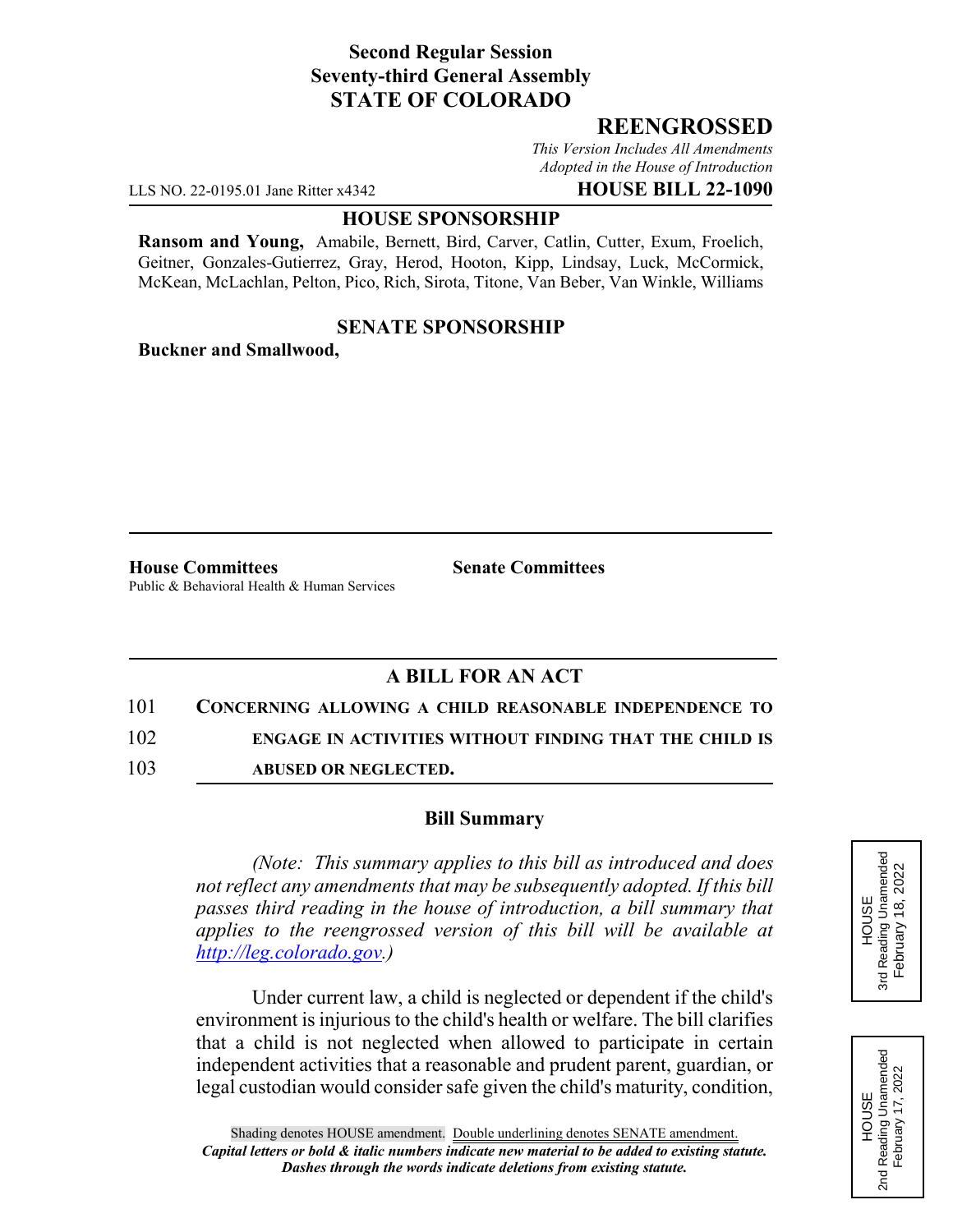and abilities.

| $\overline{2}$<br><b>SECTION 1.</b> In Colorado Revised Statutes, 19-1-103, amend<br>$(100)$ as follows:<br>3<br>$\overline{4}$<br>19-1-103. Definitions. As used in this title 19 or in the specified<br>5<br>portion of this title 19, unless the context otherwise requires:<br>$(100)$ (a) "Neglect", as used in part 3 of article 3 of this title 19,<br>6<br>means acts that can reasonably be construed to fall under the definition<br>7<br>8<br>of "child abuse or neglect" as defined in subsection $(1)$ of this section.<br>9<br>(b) A CHILD IS NOT NEGLECTED WHEN ALLOWED TO PARTICIPATE<br>10<br>IN INDEPENDENT ACTIVITIES THAT A REASONABLE AND PRUDENT PARENT,<br>11<br>GUARDIAN, OR LEGAL CUSTODIAN WOULD CONSIDER SAFE GIVEN THE<br>12<br>CHILD'S MATURITY, CONDITION, AND ABILITIES, INCLUDING BUT NOT<br>13<br>LIMITED TO ACTIVITIES SUCH AS:<br>14<br>(I)<br>TRAVELING TO AND FROM SCHOOL, INCLUDING WALKING,<br>15<br>RUNNING, BICYCLING, OR OTHER SIMILAR MODE OF TRAVEL;<br>16<br>(II)<br>TRAVELING TO AND FROM NEARBY COMMERCIAL OR<br>17<br>RECREATIONAL FACILITIES;<br>18<br>(III) ENGAGING IN OUTDOOR PLAY; AND<br>19<br>(IV)<br>REMAINING IN A HOME OR OTHER LOCATION THAT A<br>20<br>REASONABLE AND PRUDENT PARENT, GUARDIAN, OR LEGAL CUSTODIAN<br>21<br>WOULD CONSIDER SAFE FOR THE CHILD.<br>22<br><b>SECTION 2. Act subject to petition - effective date.</b> This act<br>23<br>takes effect at 12:01 a.m. on the day following the expiration of the<br>24<br>ninety-day period after final adjournment of the general assembly; except<br>that, if a referendum petition is filed pursuant to section $1(3)$ of article V<br>25 | $\mathbf{1}$ | Be it enacted by the General Assembly of the State of Colorado: |
|---------------------------------------------------------------------------------------------------------------------------------------------------------------------------------------------------------------------------------------------------------------------------------------------------------------------------------------------------------------------------------------------------------------------------------------------------------------------------------------------------------------------------------------------------------------------------------------------------------------------------------------------------------------------------------------------------------------------------------------------------------------------------------------------------------------------------------------------------------------------------------------------------------------------------------------------------------------------------------------------------------------------------------------------------------------------------------------------------------------------------------------------------------------------------------------------------------------------------------------------------------------------------------------------------------------------------------------------------------------------------------------------------------------------------------------------------------------------------------------------------------------------------------------------------------------------------------------------------------------------------------------------------------------------|--------------|-----------------------------------------------------------------|
|                                                                                                                                                                                                                                                                                                                                                                                                                                                                                                                                                                                                                                                                                                                                                                                                                                                                                                                                                                                                                                                                                                                                                                                                                                                                                                                                                                                                                                                                                                                                                                                                                                                                     |              |                                                                 |
|                                                                                                                                                                                                                                                                                                                                                                                                                                                                                                                                                                                                                                                                                                                                                                                                                                                                                                                                                                                                                                                                                                                                                                                                                                                                                                                                                                                                                                                                                                                                                                                                                                                                     |              |                                                                 |
|                                                                                                                                                                                                                                                                                                                                                                                                                                                                                                                                                                                                                                                                                                                                                                                                                                                                                                                                                                                                                                                                                                                                                                                                                                                                                                                                                                                                                                                                                                                                                                                                                                                                     |              |                                                                 |
|                                                                                                                                                                                                                                                                                                                                                                                                                                                                                                                                                                                                                                                                                                                                                                                                                                                                                                                                                                                                                                                                                                                                                                                                                                                                                                                                                                                                                                                                                                                                                                                                                                                                     |              |                                                                 |
|                                                                                                                                                                                                                                                                                                                                                                                                                                                                                                                                                                                                                                                                                                                                                                                                                                                                                                                                                                                                                                                                                                                                                                                                                                                                                                                                                                                                                                                                                                                                                                                                                                                                     |              |                                                                 |
|                                                                                                                                                                                                                                                                                                                                                                                                                                                                                                                                                                                                                                                                                                                                                                                                                                                                                                                                                                                                                                                                                                                                                                                                                                                                                                                                                                                                                                                                                                                                                                                                                                                                     |              |                                                                 |
|                                                                                                                                                                                                                                                                                                                                                                                                                                                                                                                                                                                                                                                                                                                                                                                                                                                                                                                                                                                                                                                                                                                                                                                                                                                                                                                                                                                                                                                                                                                                                                                                                                                                     |              |                                                                 |
|                                                                                                                                                                                                                                                                                                                                                                                                                                                                                                                                                                                                                                                                                                                                                                                                                                                                                                                                                                                                                                                                                                                                                                                                                                                                                                                                                                                                                                                                                                                                                                                                                                                                     |              |                                                                 |
|                                                                                                                                                                                                                                                                                                                                                                                                                                                                                                                                                                                                                                                                                                                                                                                                                                                                                                                                                                                                                                                                                                                                                                                                                                                                                                                                                                                                                                                                                                                                                                                                                                                                     |              |                                                                 |
|                                                                                                                                                                                                                                                                                                                                                                                                                                                                                                                                                                                                                                                                                                                                                                                                                                                                                                                                                                                                                                                                                                                                                                                                                                                                                                                                                                                                                                                                                                                                                                                                                                                                     |              |                                                                 |
|                                                                                                                                                                                                                                                                                                                                                                                                                                                                                                                                                                                                                                                                                                                                                                                                                                                                                                                                                                                                                                                                                                                                                                                                                                                                                                                                                                                                                                                                                                                                                                                                                                                                     |              |                                                                 |
|                                                                                                                                                                                                                                                                                                                                                                                                                                                                                                                                                                                                                                                                                                                                                                                                                                                                                                                                                                                                                                                                                                                                                                                                                                                                                                                                                                                                                                                                                                                                                                                                                                                                     |              |                                                                 |
|                                                                                                                                                                                                                                                                                                                                                                                                                                                                                                                                                                                                                                                                                                                                                                                                                                                                                                                                                                                                                                                                                                                                                                                                                                                                                                                                                                                                                                                                                                                                                                                                                                                                     |              |                                                                 |
|                                                                                                                                                                                                                                                                                                                                                                                                                                                                                                                                                                                                                                                                                                                                                                                                                                                                                                                                                                                                                                                                                                                                                                                                                                                                                                                                                                                                                                                                                                                                                                                                                                                                     |              |                                                                 |
|                                                                                                                                                                                                                                                                                                                                                                                                                                                                                                                                                                                                                                                                                                                                                                                                                                                                                                                                                                                                                                                                                                                                                                                                                                                                                                                                                                                                                                                                                                                                                                                                                                                                     |              |                                                                 |
|                                                                                                                                                                                                                                                                                                                                                                                                                                                                                                                                                                                                                                                                                                                                                                                                                                                                                                                                                                                                                                                                                                                                                                                                                                                                                                                                                                                                                                                                                                                                                                                                                                                                     |              |                                                                 |
|                                                                                                                                                                                                                                                                                                                                                                                                                                                                                                                                                                                                                                                                                                                                                                                                                                                                                                                                                                                                                                                                                                                                                                                                                                                                                                                                                                                                                                                                                                                                                                                                                                                                     |              |                                                                 |
|                                                                                                                                                                                                                                                                                                                                                                                                                                                                                                                                                                                                                                                                                                                                                                                                                                                                                                                                                                                                                                                                                                                                                                                                                                                                                                                                                                                                                                                                                                                                                                                                                                                                     |              |                                                                 |
|                                                                                                                                                                                                                                                                                                                                                                                                                                                                                                                                                                                                                                                                                                                                                                                                                                                                                                                                                                                                                                                                                                                                                                                                                                                                                                                                                                                                                                                                                                                                                                                                                                                                     |              |                                                                 |
|                                                                                                                                                                                                                                                                                                                                                                                                                                                                                                                                                                                                                                                                                                                                                                                                                                                                                                                                                                                                                                                                                                                                                                                                                                                                                                                                                                                                                                                                                                                                                                                                                                                                     |              |                                                                 |
|                                                                                                                                                                                                                                                                                                                                                                                                                                                                                                                                                                                                                                                                                                                                                                                                                                                                                                                                                                                                                                                                                                                                                                                                                                                                                                                                                                                                                                                                                                                                                                                                                                                                     |              |                                                                 |
|                                                                                                                                                                                                                                                                                                                                                                                                                                                                                                                                                                                                                                                                                                                                                                                                                                                                                                                                                                                                                                                                                                                                                                                                                                                                                                                                                                                                                                                                                                                                                                                                                                                                     |              |                                                                 |
|                                                                                                                                                                                                                                                                                                                                                                                                                                                                                                                                                                                                                                                                                                                                                                                                                                                                                                                                                                                                                                                                                                                                                                                                                                                                                                                                                                                                                                                                                                                                                                                                                                                                     |              |                                                                 |
|                                                                                                                                                                                                                                                                                                                                                                                                                                                                                                                                                                                                                                                                                                                                                                                                                                                                                                                                                                                                                                                                                                                                                                                                                                                                                                                                                                                                                                                                                                                                                                                                                                                                     |              |                                                                 |